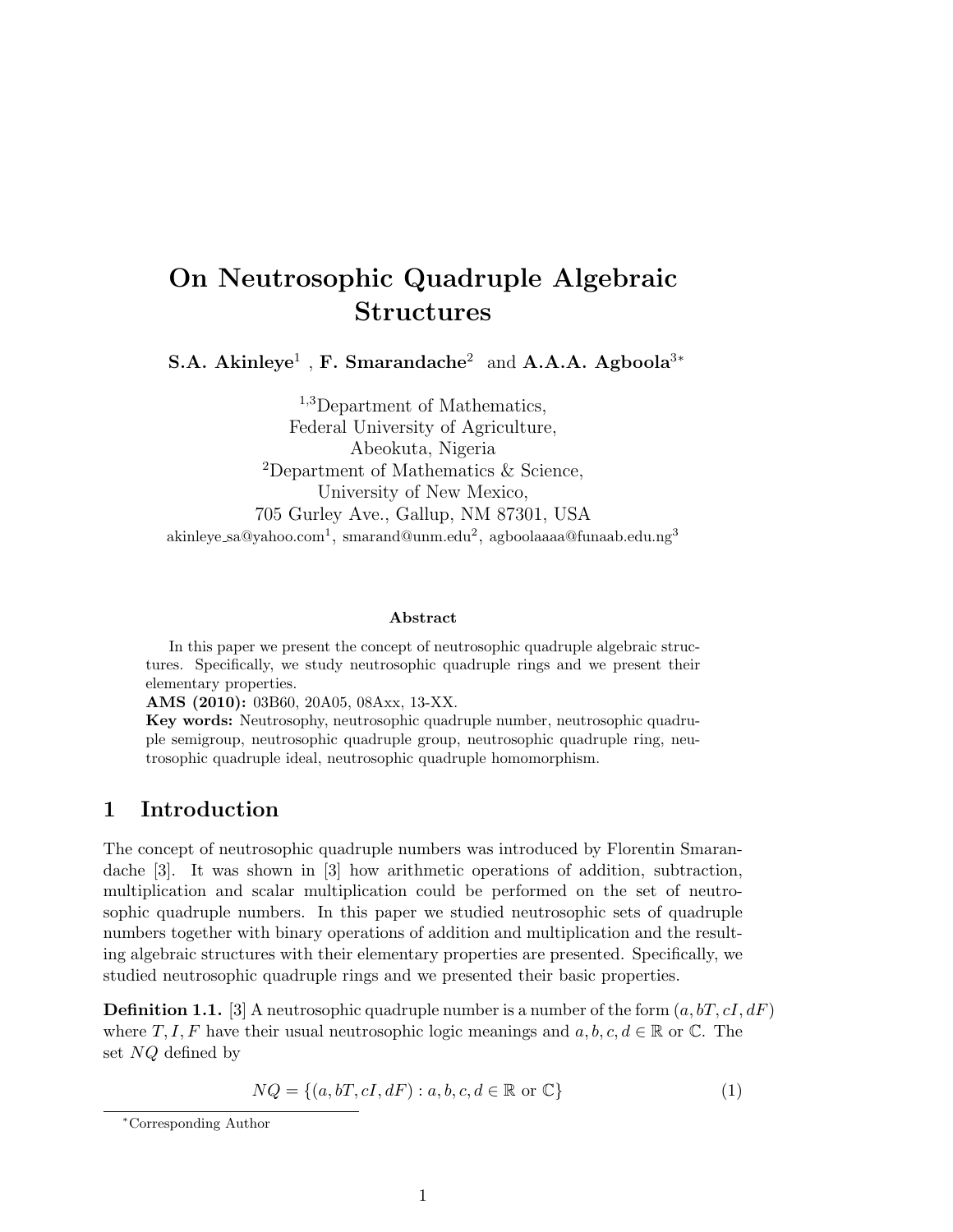is called a neutrosophic set of quadruple numbers. For a neutrosophic quadruple number  $(a, bT, cI, dF)$  representing any entity which may be a number, an idea, an object, etc, a is called the known part and  $(bT, cI, dF)$  is called the unknown part.

**Definition 1.2.** Let  $a = (a_1, a_2T, a_3I, a_4F), b = (b_1, b_2T, b_3I, b_4F) \in NQ$ . We define the following:

$$
a + b = (a_1 + b_1, (a_2 + b_2)T, (a_3 + b_3)I, (a_4 + b_4)F) \tag{2}
$$

$$
a - b = (a_1 - b_1, (a_2 - b_2)T, (a_3 - b_3)I, (a_4 - b_4)F) \tag{3}
$$

**Definition 1.3.** Let  $a = (a_1, a_2T, a_3I, a_4F) \in NQ$  and let  $\alpha$  be any scalar which may be real or complex, the scalar product  $\alpha.a$  is defined by

$$
\alpha.a = \alpha.(a_1, a_2T, a_3I, a_4F) = (\alpha a_1, \alpha a_2T, \alpha a_3I, \alpha a_4F) \tag{4}
$$

If  $\alpha = 0$ , then we have  $0.a = (0, 0, 0, 0)$  and for any non-zero scalars m and n and  $b = (b_1, b_2T, b_3I, b_4F)$ , we have:

$$
(m+n)a = ma + na,m(a + b) = ma + mb,mn(a) = m(na),-a = (-a1, -a2T, -a3I, -a4F).
$$

**Definition 1.4.** [3] [Absorbance Law] Let X be a set endowed with a total order  $x < y$ , named " x prevailed by y" or "x less stronger than y" or "x less preferred than y".  $x \leq y$  is considered as "x prevailed by or equal to y" or "x less stronger than or equal to y" or "x less preferred than or equal to y".

For any elements  $x, y \in X$ , with  $x \leq y$ , absorbance law is defined as

$$
x.y = y.x = \text{absorb}(x, y) = \max\{x, y\} = y \tag{5}
$$

which means that the bigger element absorbs the smaller element (the big fish eats the small fish). It is clear from (5) that

$$
x \cdot x = x^2 = \text{absorb}(x, x) = \max\{x, x\} = x \quad \text{and} \tag{6}
$$

$$
x_1 \cdot x_2 \cdots x_n = \max\{x_1, x_2, \cdots, x_n\}.
$$
 (7)

Analogously, if  $x > y$ , we say that "x prevails to y" or "x is stronger than y" or "x is preferred to y". Also, if  $x \geq y$ , we say that "x prevails or is equal to y" or "x is stronger than or equal to y" or "x is preferred or equal to y".

**Definition 1.5.** Consider the set  $\{T, I, F\}$ . Suppose in an optimistic way we consider the prevalence order  $T > I > F$ . Then we have:

$$
TI = IT = \max\{T, I\} = T,\tag{8}
$$

$$
TF = FT = \max\{T, F\} = T,\tag{9}
$$

$$
IF = FI = \max\{I, F\} = I,\tag{10}
$$

$$
TT = T^2 = T,\t\t(11)
$$

$$
II = I^2 = I,\t(12)
$$

$$
FF = F^2 = F. \tag{13}
$$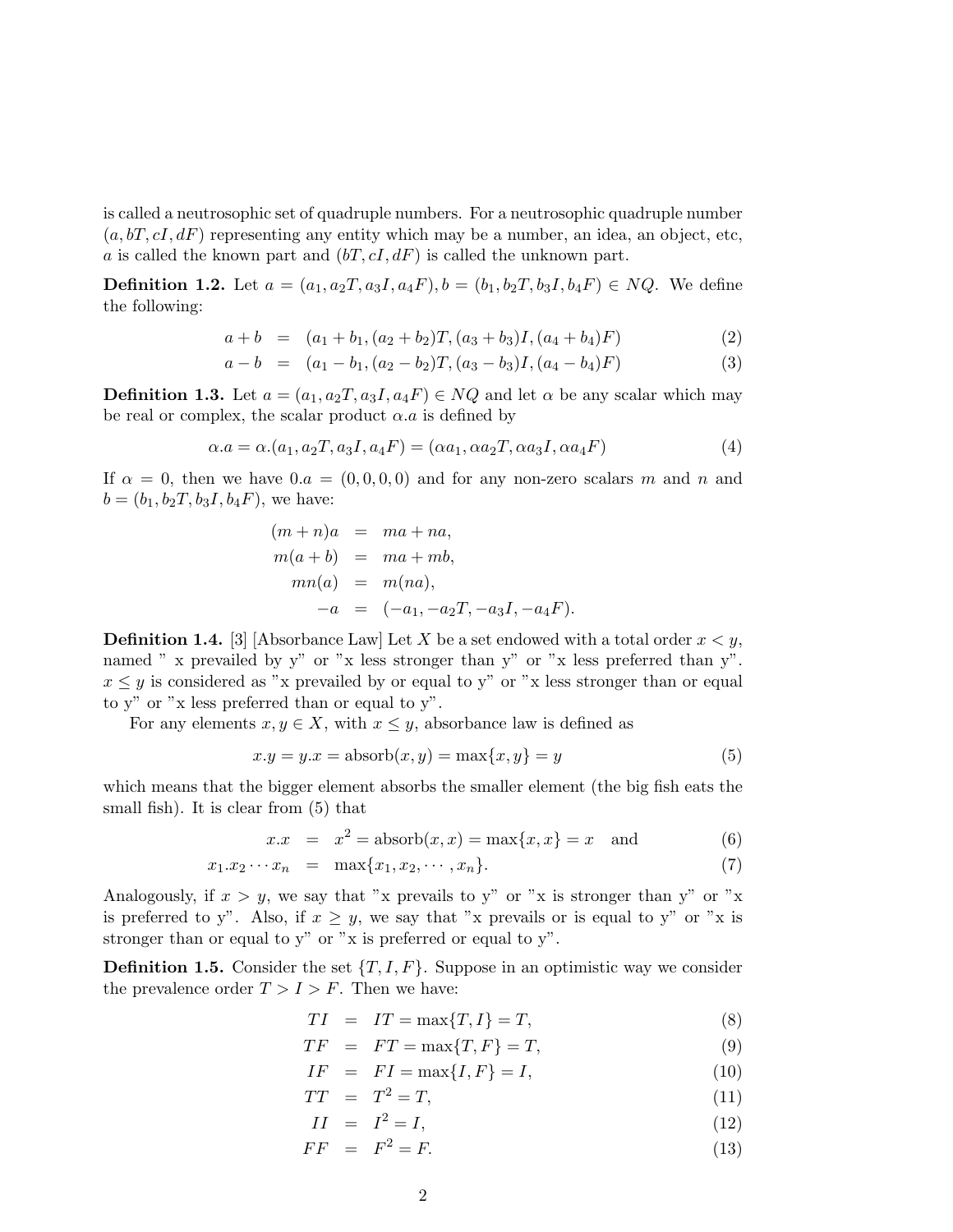Analogously, suppose in a pessimistic way we consider the prevalence order  $T < I < F$ . Then we have:

$$
TI = IT = \max\{T, I\} = I,\tag{14}
$$

$$
TF = FT = \max\{T, F\} = F,\tag{15}
$$

$$
IF = FI = \max\{I, F\} = F,\tag{16}
$$

$$
TT = T^2 = T,\t\t(17)
$$

$$
II = I^2 = I,\t(18)
$$

$$
FF = F^2 = F. \tag{19}
$$

Except otherwise stated, we will consider only the prevalence order  $T < I < F$  in this paper.

**Definition 1.6.** Let  $a = (a_1, a_2T, a_3I, a_4F), b = (b_1, b_2T, b_3I, b_4F) \in NQ$ . Then

$$
a.b = (a_1, a_2T, a_3I, a_4F) \cdot (b_1, b_2T, b_3I, b_4F)
$$
  
=  $(a_1b_1, (a_1b_2 + a_2b_1 + a_2b_2)T, (a_1b_3 + a_2b_3 + a_3b_1 + a_3b_2 + a_3b_3)I,$   
 $(a_1b_4 + a_2b_4, a_3b_4 + a_4b_1 + a_4b_2 + a_4b_3 + a_4b_4)F).$  (20)

## 2 Main Results

All neutrosophic quadruple numbers to be considered in this section will be real neutrosophic quadruple numbers i.e  $a, b, c, d \in \mathbb{R}$  for any neutrosophic quadruple number  $(a, bT, cI, dF) \in NQ$ .

**Theorem 2.1.**  $(NQ,+)$  is an abelian group.

*Proof.* Suppose that  $a = (a_1, a_2, a_3, a_4, a_4, b_1)$ ,  $b = (b_1, b_2, a_3, b_4, c_1, c_2, a_3, c_4, c_4, c_5, c_6, c_7, c_8, d_7, c_8, d_8, d_9, d_9, d_1, d_2, d_3, d_4, d_7, d_8, d_9, d_9, d_9, d_1, d_2, d_3, d_4, d_7, d_8, d_9, d_9, d_9, d_1, d_2, d_3, d_4, d_7,$  $NQ$  are arbitrary. It can easily be shown that  $a + b = b + a$ .  $a + (b + c) = (a + b) + c$ .  $a+(0,0,0,0) = (0,0,0,0) = a$  and  $a+(-a) = -a+a = (0,0,0,0)$ . Thus,  $0 = (0,0,0,0)$ is the additive identity element in  $(NQ, +)$  and for any  $a \in NQ$ ,  $-a$  is the additive inverse. Hence,  $(NQ,+)$  is an abelian group.  $\Box$ 

**Theorem 2.2.**  $(NQ,.)$  is a commutative monoid.

*Proof.* Let  $a = (a_1, a_2T, a_3I, a_4F), b = (b_1, b_2T, b_3I, c = (c_1, c_2T, c_3I, c_4F)$  be arbitrary elements in NQ. It can easily be shown that  $ab = ba$ .  $a(bc) = (ab)c$ .  $a.(1, 0, 0, 0) = a$ . Thus,  $e = (1, 0, 0, 0)$  is the multiplicative identity element in  $(NQ, .)$ . Hence,  $(NQ, .)$ is a commutative monoid.  $\Box$ 

**Theorem 2.3.**  $(NQ, .)$  is not a group.

*Proof.* Let  $x = (a, bT, cI, dF)$  be any arbitrary element in NQ. Since we cannot find any element  $y = (p, qT, rI, sF) \in NQ$  such that  $xy = yx = e = (1, 0, 0, 0)$ , it follows that  $x^{-1}$  does not exist in NQ for any given  $a, b, c, d \in \mathbb{R}$  and consequently,  $(NQ, .)$ cannot be a group.  $\Box$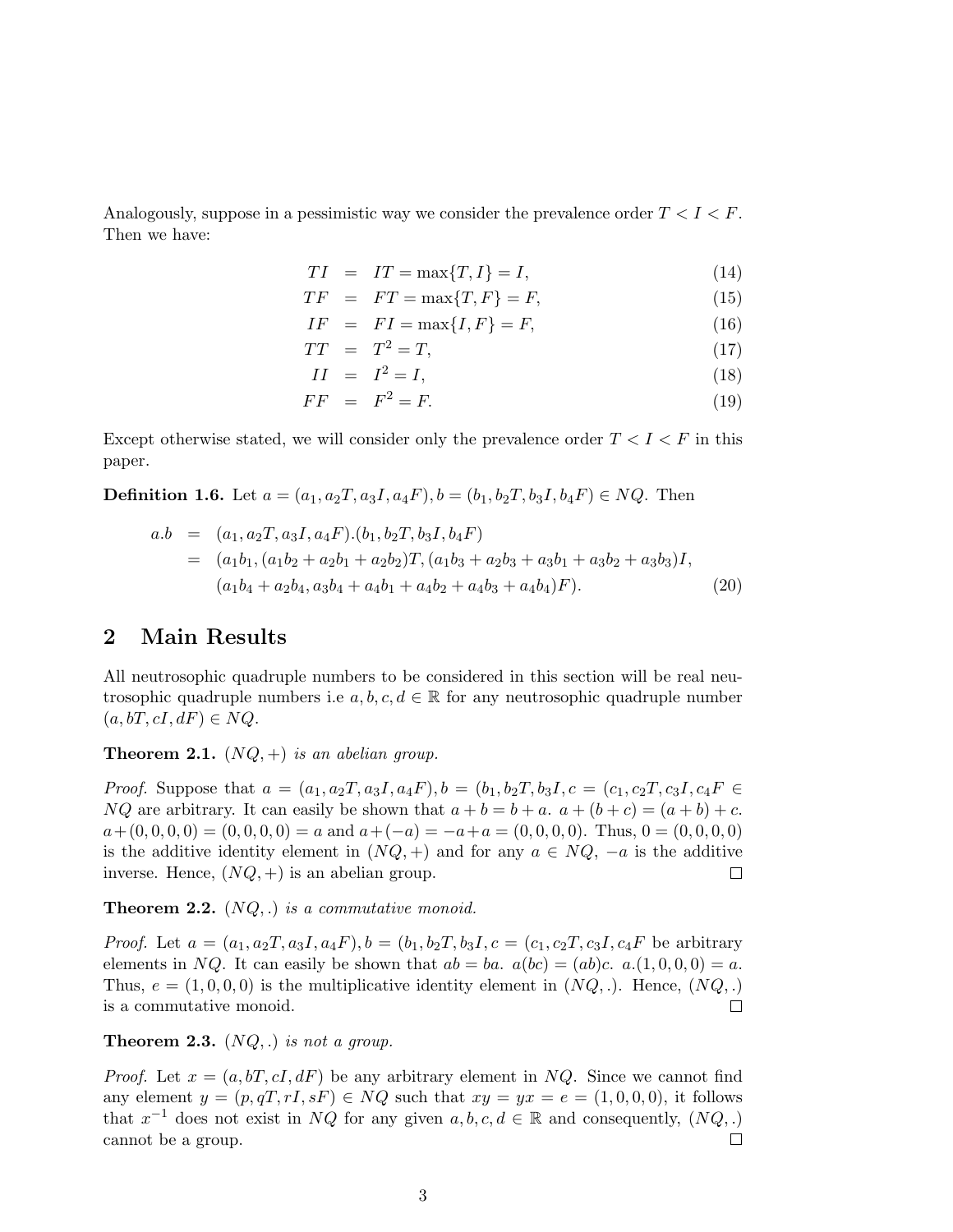EXAMPLE 1. Let  $X = \{(a, bT, cI, dF) : a, b, c, d \in \mathbb{Z}_n\}$ . Then  $(X, +)$  is an abelian group.

Example 2. Let

$$
M_{2\times 2} = \left\{ \left[ \begin{array}{cc} (a, bT, cI, dF) & (e, fT, gI, hF) \\ (i, jT, kI, lF) & (m, nT, pI, qF) \end{array} \right] : a, b, c, d, e, f, g, h, i, j, k, l, m, n, p, q \in \mathbb{R} \right\}.
$$

Then  $(M_{2\times 2},.)$  is a non-commutative monoid.

**Theorem 2.4.**  $(NQ, +, .)$  is a commutative ring.

*Proof.* It is clear that  $(NQ, +)$  is an abelian group and  $(NQ, .)$  is a semigroup. To complete the proof, suppose that  $a = (a_1, a_2T, a_3I, a_4F), b = (b_1, b_2T, b_3I, c = (c_1, c_2T, c_3I, c_4F) \in$  $NQ$  are arbitrary. It can easily be shown that  $a(b + c) = ab + ac$ ,  $(b + c)a = ba + ca$ and  $ab = ba$ . Hence,  $(NQ, +, .)$  is a commutative ring.  $\Box$ 

From now on, the ring  $(NQ, +, .)$  will be called neutrosophic quadruple ring and it will be denoted by  $NQR$ . The zero element of  $NQR$  will be denoted by  $(0,0,0,0)$  and the unity of  $NQR$  will be denoted by  $(1, 0, 0, 0)$ .

EXAMPLE 3. (i) Let X be as defined in EXAMPLE 1. Then  $(X, +, \cdot)$  is a commutative neutrosophic quadruple ring called a neutrosophic quadruple ring of integers modulo n.

It should be noted that  $NQR(\mathbb{Z}_n)$  has  $4^n$  elements and for  $NQR(\mathbb{Z}_2)$  we have

- $NQR(\mathbb{Z}_2) = \{ (0, 0, 0, 0), (1, 0, 0, 0), (0, T, 0, 0), (0, 0, I, 0), (0, 0, 0, F), (0, T, I, F), (0, 0, I, F), (0, 0, I, 0), (0, 0, I, 0), (0, 0, I, 0), (0, 0, I, 0), (0, 0, I, 0), (0, 0, I, 0), (0, 0, I, 0), (0, 0, I, 0), (0, 0, I, 0), (0, 0, I, 0), (0, 0, I, 0), (0, 0, I, 0$  $(0, T, I, 0), (0, T, 0, F), (1, T, 0, 0), (1, 0, I, 0), (1, 0, 0, F), (1, T, 0, F), (1, 0, I, F),$  $(1, T, I, 0), (1, T, I, F)$
- (ii) Let  $M_{2\times 2}$  be as defined in EXAMPLE 2. Then  $(M_{2\times 2}, +,.)$  is a non-commutative neutrosophic quadruple ring.

**Definition 2.5.** Let  $NQR$  be a neutrosophic quadruple ring.

- (i) An element  $a \in NQR$  is called idempotent if  $a^2 = a$ .
- (ii) An element  $a \in NQR$  is called nilpotent if there exists  $n \in \mathbb{Z}^+$  such that  $a^n = 0$ .

EXAMPLE 4. (i) In  $NQR(\mathbb{Z}_2)$ ,  $(1, T, I, F)$  and  $(1, T, I, 0)$  are idempotent elements.

(i) In  $NQR(\mathbb{Z}_4)$ ,  $(2, 2T, 2I, 2F)$  is a nilpotent element.

**Definition 2.6.** Let  $NQR$  be a neutrosophic quadruple ring.  $NQR$  is called a neutrosophic quadruple integral domain if for  $x, y \in NQR$ ,  $xy = 0$  implies that  $x = 0$  or  $y=0.$ 

EXAMPLE 5.  $NQR(\mathbb{Z})$  the neutrosophic quadruple ring of integers is a neutrosophic quadruple integral domain.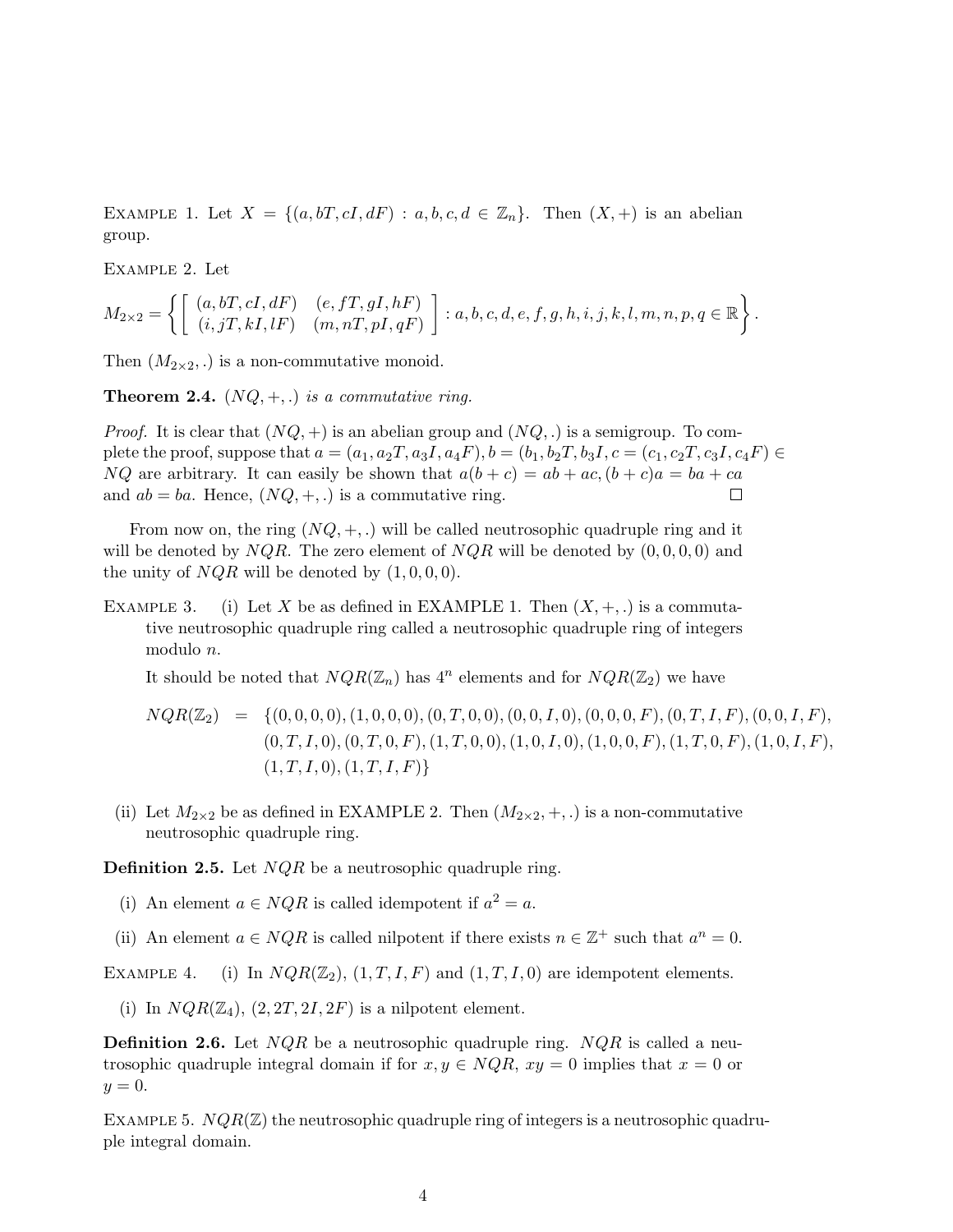**Definition 2.7.** Let  $NQR$  be a neutrosophic quadruple ring. An element  $x \in NQR$  is called a zero divisor if there exists a nonzero element  $y \in NQR$  such that  $xy = 0$ . For example in  $NQR(\mathbb{Z}_2)$ ,  $(0, 0, I, F)$  and  $(0, T, I, 0)$  are zero divisors even though  $\mathbb{Z}_2$  has no zero divisors. This is one of the distinct features that characterize neutrosophic quadruple rings.

**Definition 2.8.** Let  $NQR$  be a neutrosophic quadruple ring and let  $NQS$  be a nonempty subset of  $NQR$ . Then  $NQS$  is called a neutrosophic quadruple subring of  $NQR$  if  $(NQS, +, .)$  is itself a neutrosophic quadruple ring. For example,  $NQR(n\mathbb{Z})$ is a neutrosophic quadruple subring of  $NQR(\mathbb{Z})$  for  $n = 1, 2, 3, \cdots$ .

**Theorem 2.9.** Let  $NQS$  be a nonempty subset of a neutrosophic quadruple ring  $NQR$ . Then NQS is a neutrosophic quadruple subring if and only if for all  $x, y \in NQS$ , the following conditions hold:

- (i)  $x y \in NQS$  and
- (ii)  $xy \in NQS$ .

Proof. Same as the classical case and so omitted.

**Definition 2.10.** Let  $NQR$  be a neutrosophic quadruple ring. Then the set

$$
Z( NQR) = \{ x \in NQR : xy = yx \ \forall y \in NQR \}
$$

is called the centre of NQR.

**Theorem 2.11.** Let  $NQR$  be a neutrosophic quadruple ring. Then  $Z(NQR)$  is a neutrosophic quadruple subring of NQR.

Proof. Same as the classical case and so omitted.

**Theorem 2.12.** Let NQR be a neutrosophic quadruple ring and let  $NQS_j$  be famlies of neutrosophic quadruple subrings of NQR. Then  $\bigcap_{j=1}^n NQS_j$  is a neutrosophic quadruple subring of NQR.

**Definition 2.13.** Let  $NQR$  be a neutrosophic quadruple ring. If there exists a positive integer n such that  $nx = 0$  for each  $x \in NQR$ , then the smallest such positive integer is called the characteristic of  $NQR$ . If no such positive integer exists, then  $NQR$  is said to have characteristic zero. For example,  $NQR(\mathbb{Z})$  has characteristic zero and  $NQR(\mathbb{Z}_n)$  has characteristic n.

**Definition 2.14.** Let  $NQJ$  be a nonempty subset of a neutrosophic quadruple ring  $NQR. NQJ$  is called a neutrosophic quadruple ideal of  $NQR$  if for all  $x, y \in NQJ$ ,  $r \in$ NQR, the following conditions hold:

- (i)  $x y \in NQJ$ .
- (ii)  $xr \in NQJ$  and  $rx \in NQJ$ .

EXAMPLE 6. (i)  $NQR(3\mathbb{Z})$  is a neutrosophic quadruple ideal of  $NQR(\mathbb{Z})$ .

 $\Box$ 

 $\Box$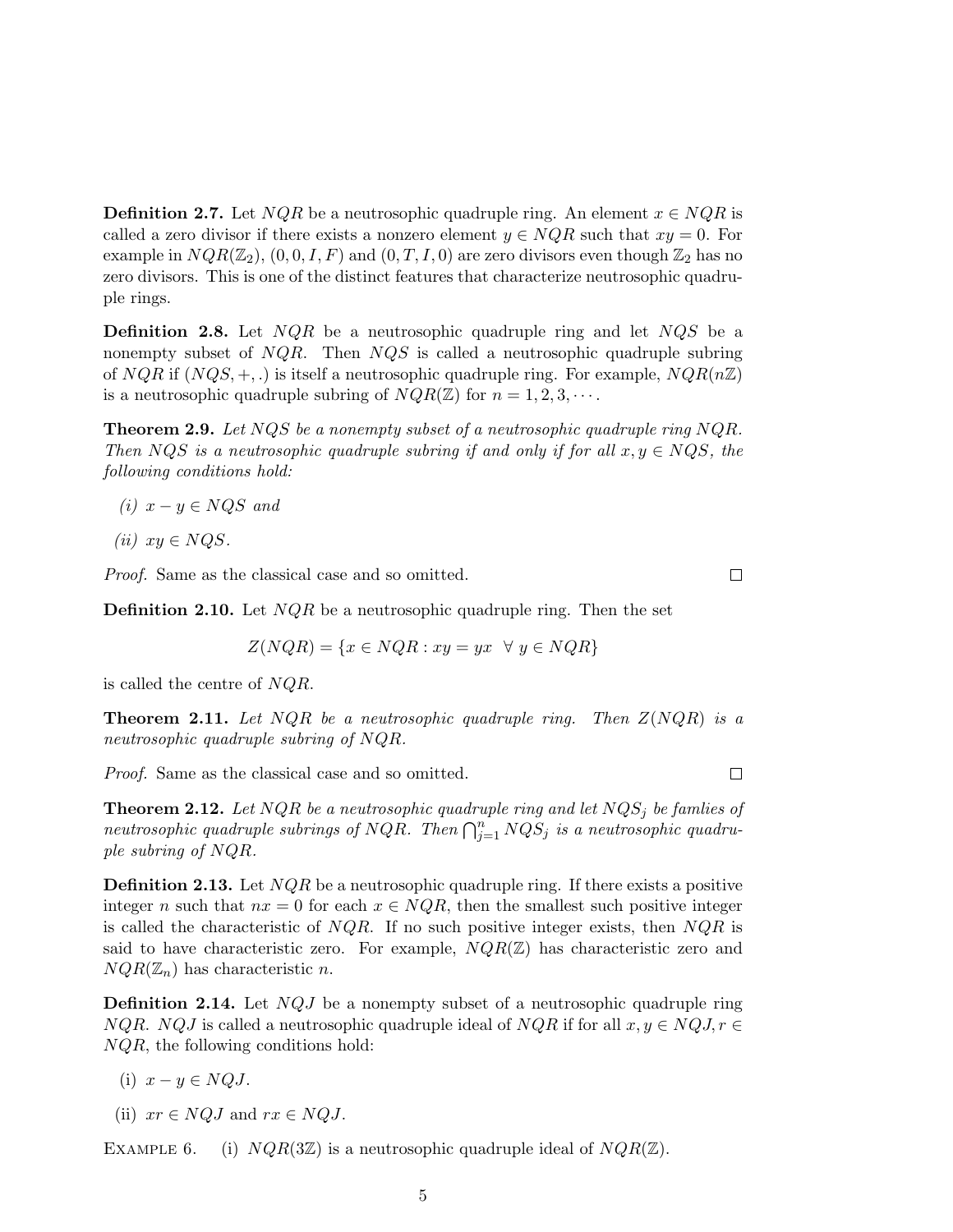(ii) Let  $NQJ = \{(0, 0, 0, 0), (2, 0, 0, 0), (0, 2T, 2I, 2F), (2, 2T, 2I, 2F)\}\)$  be a subset of  $NQR(\mathbb{Z}_4)$ . Then  $NQJ$  is a neutrosophic quadruple ideal.

**Theorem 2.15.** Let NQJ and NQS be neutrosophic quadruple ideals of NQR and let  $\{NQJ_j\}_{j=1}^n$  be a family of neutrosophic quadruple ideals of NQR. Then:

- (i)  $NQJ + NQJ = NQJ$ .
- (ii)  $x + NQJ = NQJ$  for all  $x \in NQJ$ .
- (iii)  $\bigcap_{j=1}^{n} NQJ_j$  is a neutrosophic quadruple ideal of NQR.
- (iv)  $NQJ + NQS$  is a neutrosophic quadruple ideal of  $NQR$ .

**Definition 2.16.** Let  $NQJ$  be a neutrosophic quadruple ideal of  $NQR$ . The set

$$
NQR/ NQJ = \{x + NQJ : x \in NQR\}
$$

is called a neutrosophic quadruple quotient ring.

If  $x + NQJ$  and  $y + NQJ$  are two arbitrary elements of  $NQR/NQJ$  and if  $\oplus$  and  $\odot$  are two binary operations on  $NQR/NQJ$  defined by:

$$
(x + NQJ) \oplus (y + NQJ) = (x + y) + NQJ,
$$
  

$$
(x + NQJ) \odot (y + NQJ) = (xy) + NQJ,
$$

it can be shown that  $\oplus$  and  $\odot$  are well defined and that  $(NQR/NGJ, \oplus, \odot)$  is a neutrosophic quadruple ring.

EXAMPLE 7. Consider the neutrosophic quadruple ring  $NQR(\mathbb{Z})$  and its neutrosophic quadruple ideal  $NQR(2\mathbb{Z})$ . Then

$$
NQR(\mathbb{Z})/NQR(2\mathbb{Z}) = \{NQR(2\mathbb{Z}), (1,0,0,0) + NQR(2\mathbb{Z}), (0,T,0,0) + NQR(2\mathbb{Z}), (0,0,I,0) + NQR(2\mathbb{Z}), (0,0,0,F) + NQR(2\mathbb{Z}), (0,T,I,F) + NQR(2\mathbb{Z}), (0,0,I,F) + NQR(2\mathbb{Z}), (0,T,I,0) + NQR(2\mathbb{Z}), (0,T,I,0,0) + NQR(2\mathbb{Z}), (1,T,0,0) + NQR(2\mathbb{Z}), (1,0,I,0) + NQR(2\mathbb{Z}), (1,0,0,F) + NQR(2\mathbb{Z}), (1,T,0,F) + NQR(2\mathbb{Z}), (1,0,I,F) + NQR(2\mathbb{Z}), (1,T,I,F) + NQR(2\mathbb{Z})\}
$$

which is clearly a neutrosophic quadruple ring.

**Definition 2.17.** Let  $NQR$  and  $NQS$  be two neutrosophic quadruple rings and let  $\phi: NQR \to NQS$  be a mapping defined for all  $x, y \in NQR$  as follows:

(i)  $\phi(x + y) = \phi(x) + \phi(y)$ .

(ii) 
$$
\phi(xy) = \phi(x)\phi(y)
$$
.

- (iii)  $\phi(T) = T$ ,  $\phi(I) = I$  and  $\phi(F) = F$ .
- (iv)  $\phi(1, 0, 0, 0) = (1, 0, 0, 0).$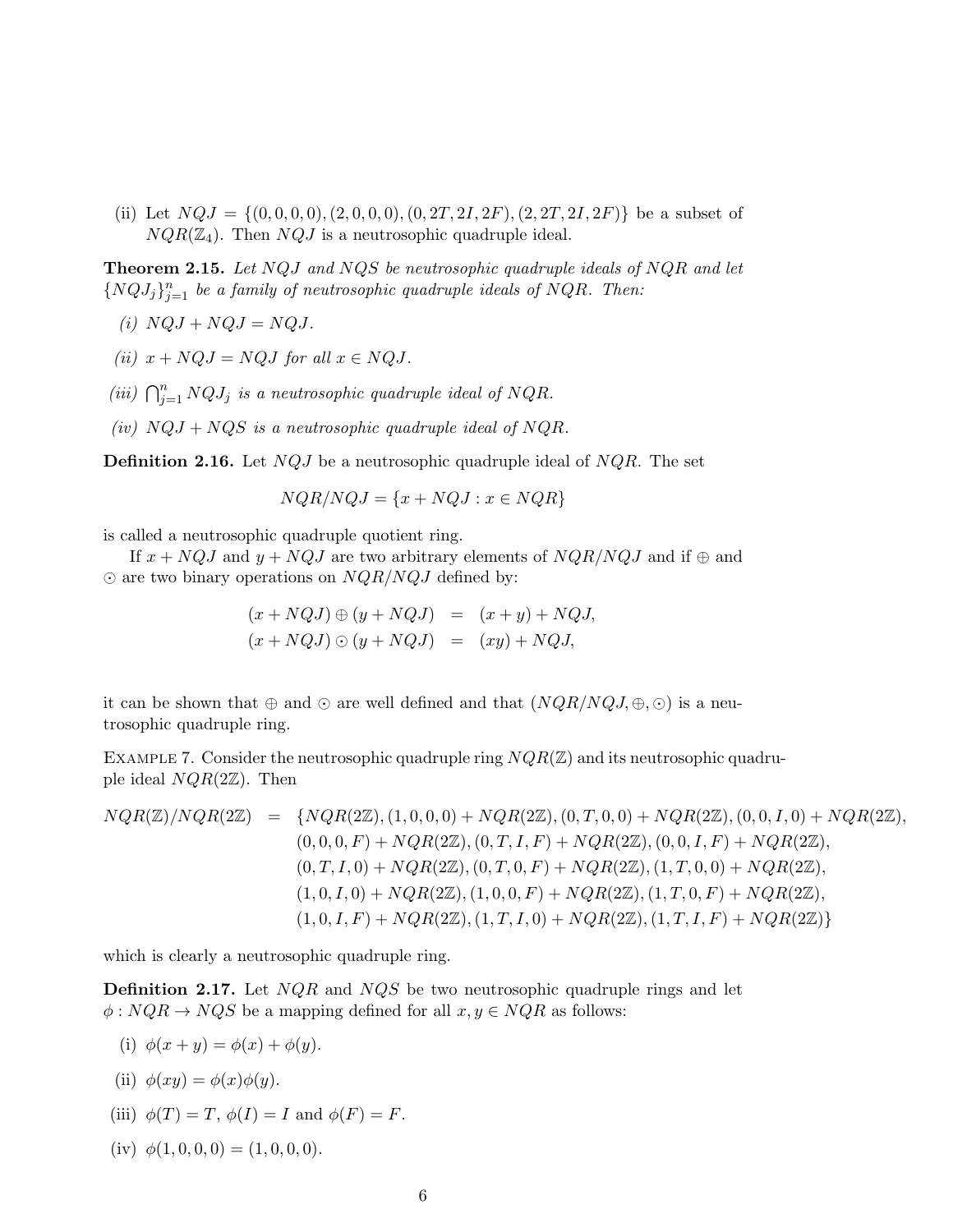Then  $\phi$  is called a neutrosophic quadruple homomorphism. Neutrosophic quadruple monomorphism, endomorphism, isomorphism, and other morphisms can be defined in the usual way.

**Definition 2.18.** Let  $\phi : NQR \rightarrow NQS$  be a neutrosophic quadruple ring homomorphism.

(i) The image of  $\phi$  denoted by  $Im \phi$  is defined by the set

$$
Im\phi = \{y \in NQS : y = \phi(x), \text{for some } x \in NQR\}.
$$

(ii) The kernel of  $\phi$  denoted by  $Ker\phi$  is defined by the set

$$
Ker \phi = \{ x \in NQR : \phi(x) = (0, 0, 0, 0) \}.
$$

**Theorem 2.19.** Let  $\phi$ :  $NQR \rightarrow NQS$  be a neutrosophic quadruple ring homomorphism. Then:

- (i) Im $\phi$  is a neutrosophic quadruple subring of NQS.
- (ii) Ker $\phi$  is not a neutrosophic quadruple ideal of NQR.

Proof. (i) Clear.

(ii) Since T, I, F cannot have image  $(0, 0, 0, 0)$  under  $\phi$ , it follows that the elements  $(0, T, 0, 0), (0, 0, I, 0), (0, 0, 0, F)$  cannot be in the Ker $\phi$ . Hence, Ker $\phi$  cannot be a neutrosophic quadruple ideal of NQR.  $\Box$ 

EXAMPLE 8. Consider the projection map  $\phi: NQR(\mathbb{Z}_2) \times NQR(\mathbb{Z}_2) \rightarrow NQR(\mathbb{Z}_2)$  defined by  $\phi(x, y) = x$  for all  $x, y \in NQR(\mathbb{Z}_2)$ . It is clear that  $\phi$  is a neutrosophic quadruple homomorphism and its kernel is given as

 $Ker\phi = \{ \{ ((0, 0, 0, 0), (0, 0, 0, 0)), ((0, 0, 0, 0), (1, 0, 0, 0)), ((0, 0, 0, 0), (0, T, 0, 0)), ((0, 0, 0, 0), (0, 0, I, 0)) \}$  $((0, 0, 0, 0), (0, 0, 0, F)),((0, 0, 0, 0), (0, T, I, F)),((0, 0, 0, 0), (0, 0, I, F)),((0, 0, 0, 0), (0, T, I, 0)),$  $((0, 0, 0, 0), (0, T, 0, F)),((0, 0, 0, 0), (1, T, 0, 0)),((0, 0, 0, 0), (1, 0, I, 0)),((0, 0, 0, 0), (1, 0, 0, F)),$  $((0, 0, 0, 0), (1, T, 0, F)),((0, 0, 0, 0), (1, 0, I, F)),((0, 0, 0, 0), (1, T, I, 0)),((0, 0, 0, 0), (1, T, I, F))\}.$ 

**Theorem 2.20.** Let  $\phi$  :  $NQR(\mathbb{Z}) \rightarrow NQR(\mathbb{Z})/NQR(n\mathbb{Z})$  be a mapping defined by  $\phi(x) = x + NQR(n\mathbb{Z})$  for all  $x \in NQR(\mathbb{Z})$  and  $n = 1, 2, 3, \ldots$  Then  $\phi$  is not a neutrosophic quadruple ring homomorphism.

### References

- [1] A.A.A. Agboola, On Refined Neutrosophic Algebraic StructuresI, Neutrosophic Sets and Systems 10 (2015), 99-101.
- [2] F. Smarandache, Neutrosophy/Neutrosophic Probability, Set, and Logic, American Research Press, Rehoboth, USA, 1998 http://fs.gallup.unm.edu/eBook-otherformats.htm